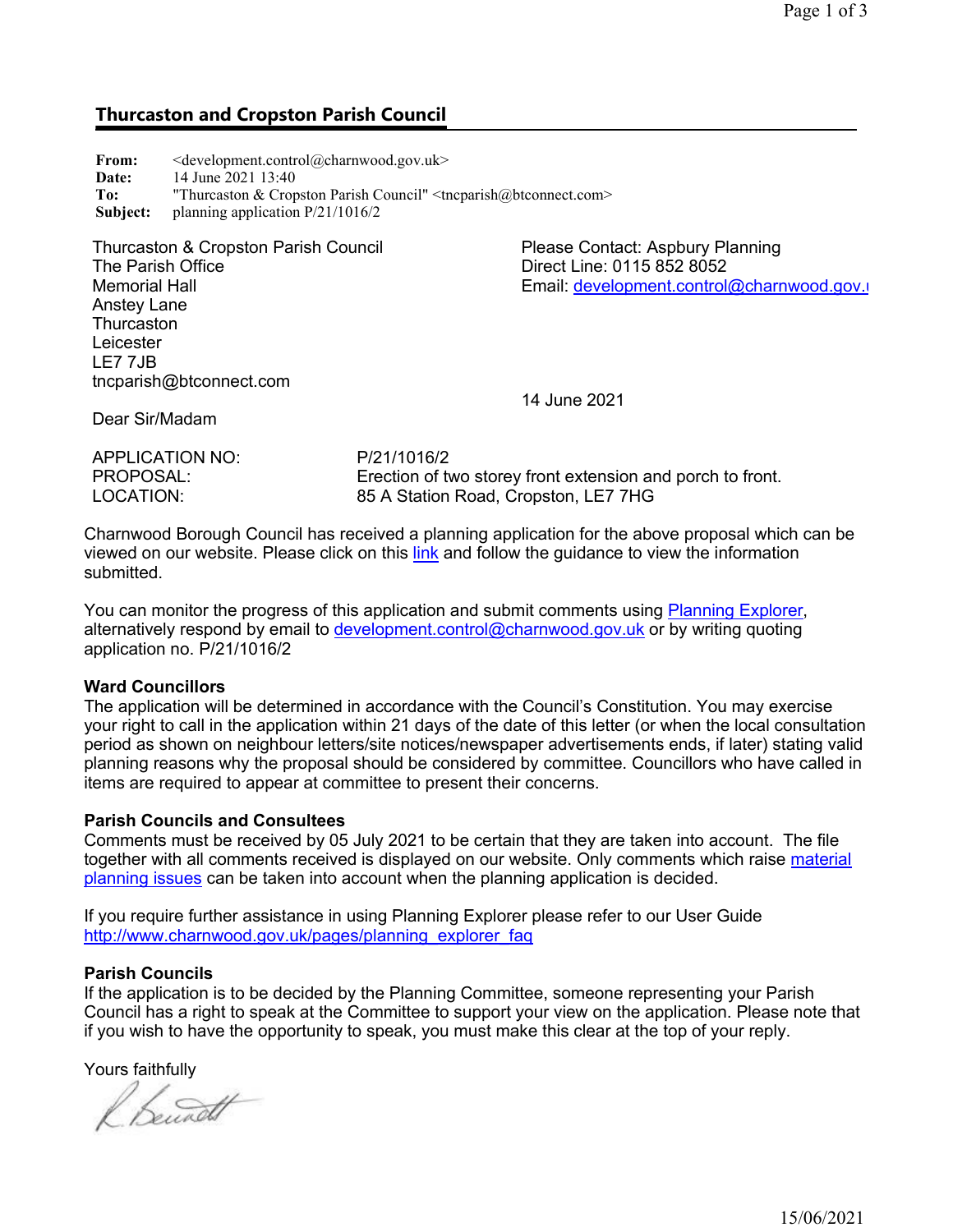Richard Bennett Head of Planning and Regeneration

Parish Councils please refer to notes below/over